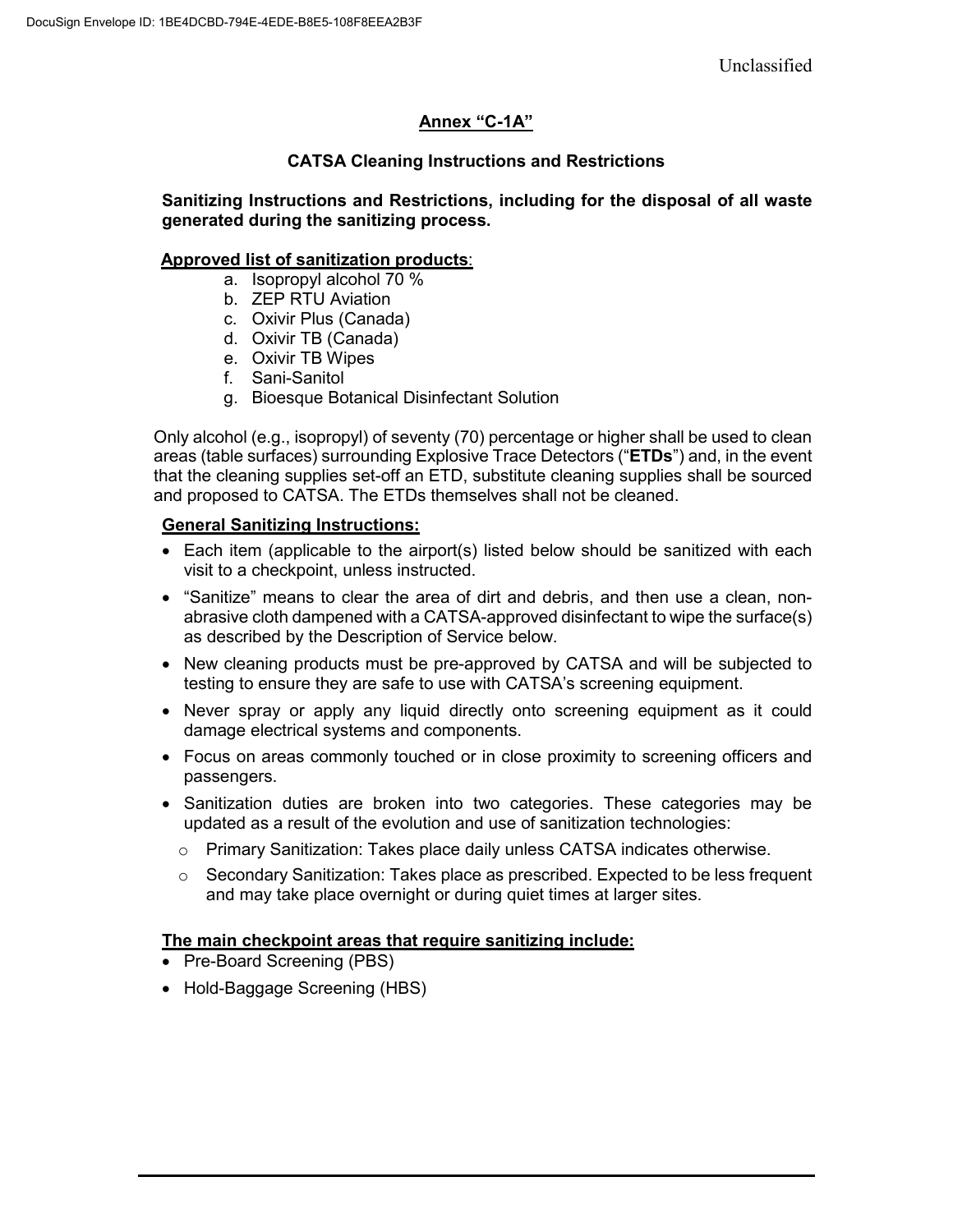| <b>Item</b> | <b>Equipment</b>                           | <b>Description of Service</b>                                                                                                                                                                                                                                                                                                                                                                                                                                       | <b>Restrictions</b> | <b>Typical</b><br><b>Sanitization</b><br><b>Category</b> |
|-------------|--------------------------------------------|---------------------------------------------------------------------------------------------------------------------------------------------------------------------------------------------------------------------------------------------------------------------------------------------------------------------------------------------------------------------------------------------------------------------------------------------------------------------|---------------------|----------------------------------------------------------|
| 1.          | <b>Metal Tables</b>                        | Sanitize all table<br>i.<br>surfaces and legs<br>(including private<br>search area tables)                                                                                                                                                                                                                                                                                                                                                                          |                     | Primary                                                  |
| 2.          | <b>Roller Tables</b>                       | Sanitize all surfaces<br>i.<br>that are commonly<br>touched.<br>ii. Sanitize rollers leading<br>into and away from the<br>X-ray.                                                                                                                                                                                                                                                                                                                                    |                     | Primary                                                  |
| 3.          | Plexiglas & Metal X-<br><b>Ray Shrouds</b> | Sanitize the external<br>i.<br>Plexiglas and metal<br>surfaces                                                                                                                                                                                                                                                                                                                                                                                                      |                     | Primary                                                  |
| 4.          | Walk-Through Metal<br>Detectors ("WTMD")   | Sanitize WTMD sides<br>j.<br>(inside and outside) to<br>a reasonable height.                                                                                                                                                                                                                                                                                                                                                                                        |                     | Primary                                                  |
| 5.          | X-Ray Machines                             | Sanitize X-Ray Machines:<br>i. Ensure that the X-ray<br>system is shut down<br>during cleaning.<br>ii. Sanitize all external<br>surfaces, including<br>operator keyboards and<br>touch screens.<br>iii. Sanitize the X-ray<br>recheck monitors<br>located at the search<br>area.<br>iv. Remove dust from all<br>surfaces of the X-Ray<br>and from all surfaces of<br>the monitors, using a<br>damp, non-abrasive<br>cloth and an approved<br>disinfectant solution. |                     | Secondary                                                |
|             |                                            |                                                                                                                                                                                                                                                                                                                                                                                                                                                                     |                     |                                                          |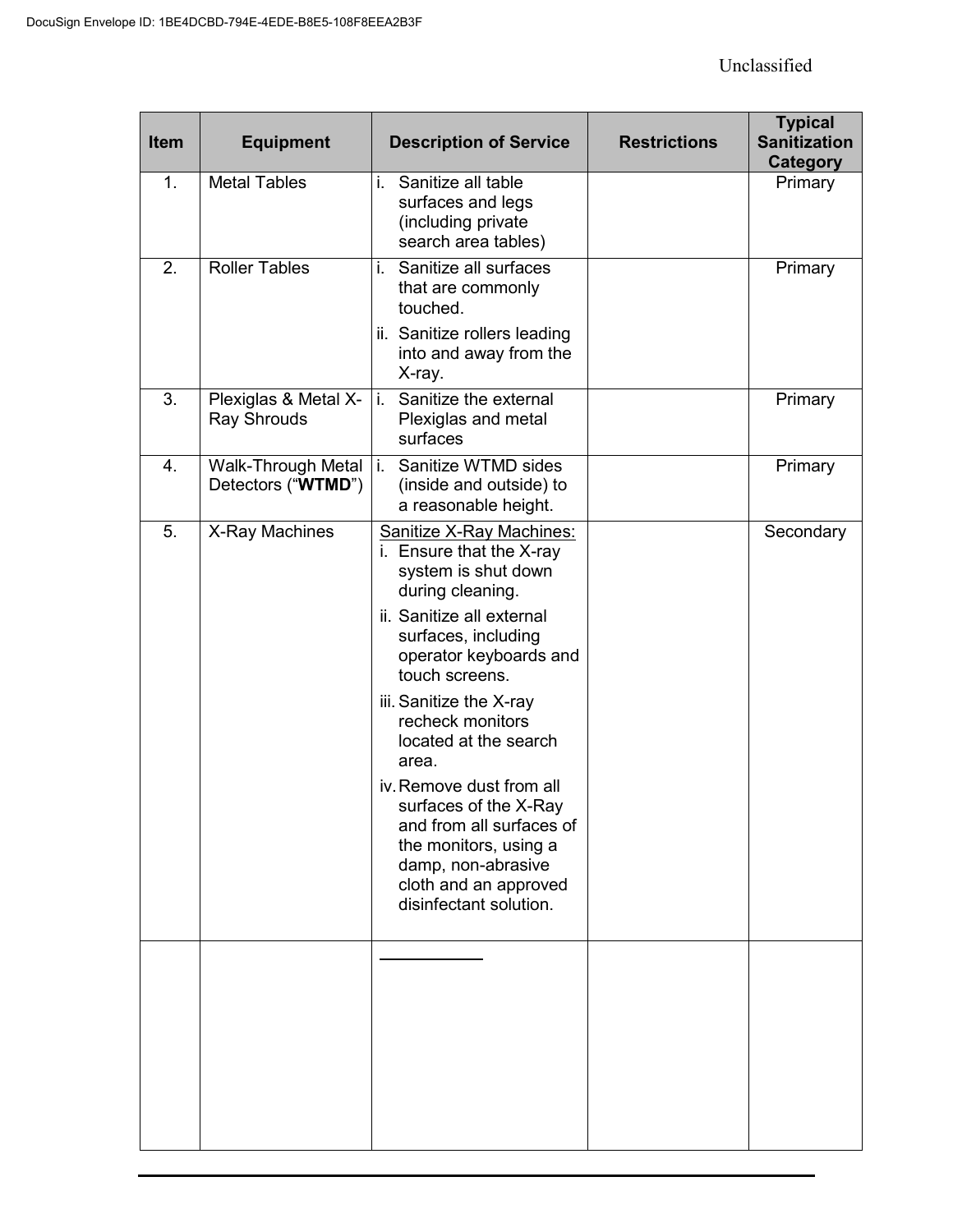| Item           | <b>Equipment</b>                                                | <b>Description of Service</b>                                                          | <b>Restrictions</b>                                                                          | <b>Typical</b><br><b>Sanitization</b><br><b>Category</b> |
|----------------|-----------------------------------------------------------------|----------------------------------------------------------------------------------------|----------------------------------------------------------------------------------------------|----------------------------------------------------------|
|                |                                                                 |                                                                                        |                                                                                              |                                                          |
|                |                                                                 |                                                                                        |                                                                                              |                                                          |
| 7 <sub>1</sub> | <b>ALL Divestiture Bins</b><br>/ FBS divest bowls               | $\mathbf{i}$ .<br>Sanitize all interior and<br>exterior surfaces,<br>including handles |                                                                                              | Primary                                                  |
| 8.             | <b>HHMD</b>                                                     | i. Sanitize handle.                                                                    | - Handles only                                                                               | Primary                                                  |
| 9.             | SITT Clocks and<br>associated RAIC<br>Reader, if<br>applicable. | i. Sanitize all surfaces.                                                              | - Do not spray<br>directly, wipe<br>with cloth and<br>approved<br>cleaning solution<br>only. | Primary                                                  |
| 10.            | Hand sanitizer<br>dispensers                                    | Sanitize all surfaces.<br>i.                                                           |                                                                                              | Primary                                                  |
| 11.            | <b>CATSA Canes</b>                                              | i. Sanitize all surfaces.                                                              |                                                                                              | Primary                                                  |
| 12.            | <b>Courtesy Chairs</b><br>(walk-through metal<br>detector)      | i. Sanitize all surfaces.                                                              |                                                                                              | Primary                                                  |
| 13.            | Chairs (temperature<br>screening area)                          | Sanitize all surfaces.<br>i.                                                           |                                                                                              | Primary                                                  |
| 14.            | Stanchion tops                                                  | i. Sanitize all surfaces.                                                              |                                                                                              | Primary                                                  |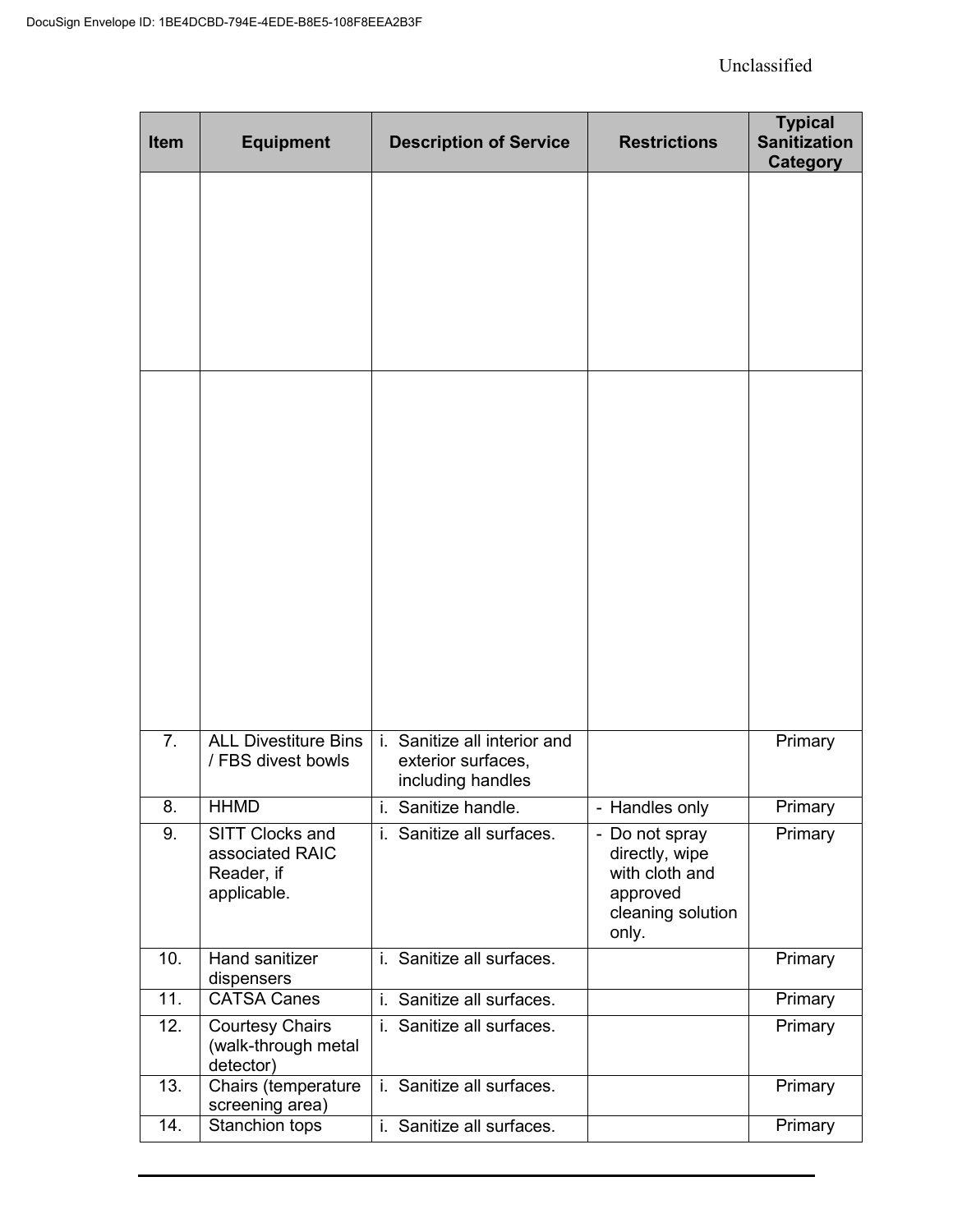| Item | <b>Equipment</b>                             | <b>Description of Service</b>                                                                                                                                                                                                                                                                                                                                                                                                                                                                                                                                                                                     | <b>Restrictions</b> | <b>Typical</b><br><b>Sanitization</b><br><b>Category</b> |
|------|----------------------------------------------|-------------------------------------------------------------------------------------------------------------------------------------------------------------------------------------------------------------------------------------------------------------------------------------------------------------------------------------------------------------------------------------------------------------------------------------------------------------------------------------------------------------------------------------------------------------------------------------------------------------------|---------------------|----------------------------------------------------------|
| 15.  | <b>CATSA LAG table</b><br>(where applicable) | i. Sanitize all surfaces.                                                                                                                                                                                                                                                                                                                                                                                                                                                                                                                                                                                         |                     | Primary                                                  |
|      |                                              |                                                                                                                                                                                                                                                                                                                                                                                                                                                                                                                                                                                                                   |                     |                                                          |
|      |                                              |                                                                                                                                                                                                                                                                                                                                                                                                                                                                                                                                                                                                                   |                     |                                                          |
| 18.A | <b>HBS Oversize</b>                          | i.<br>Sanitize_countertop<br><b>Workstations: sanitize</b><br>ii.<br>all work surfaces and<br>furnishings (tabletops,<br>arms of chairs, etc.)                                                                                                                                                                                                                                                                                                                                                                                                                                                                    |                     | Primary                                                  |
| 18.B | <b>HBS Oversize</b>                          | i.<br>Ensure that the X-ray<br>system is shut down<br>during cleaning.<br>ii. Clean with a non-<br>abrasive cloth<br>dampened with an<br>approved disinfectant<br>solution all external<br>surfaces, including<br>operator keyboards<br>and touch screens.<br>iii. Clean with a non-<br>abrasive cloth<br>dampened with an<br>approved disinfectant<br>solution the X-ray<br>recheck monitors<br>located at the search<br>area.<br>iv. Remove dust from all<br>surfaces of the X-Ray<br>and from all surfaces<br>of the monitors, using<br>a damp, non-abrasive<br>cloth and an approved<br>disinfectant solution |                     | Secondary                                                |
|      |                                              |                                                                                                                                                                                                                                                                                                                                                                                                                                                                                                                                                                                                                   |                     |                                                          |